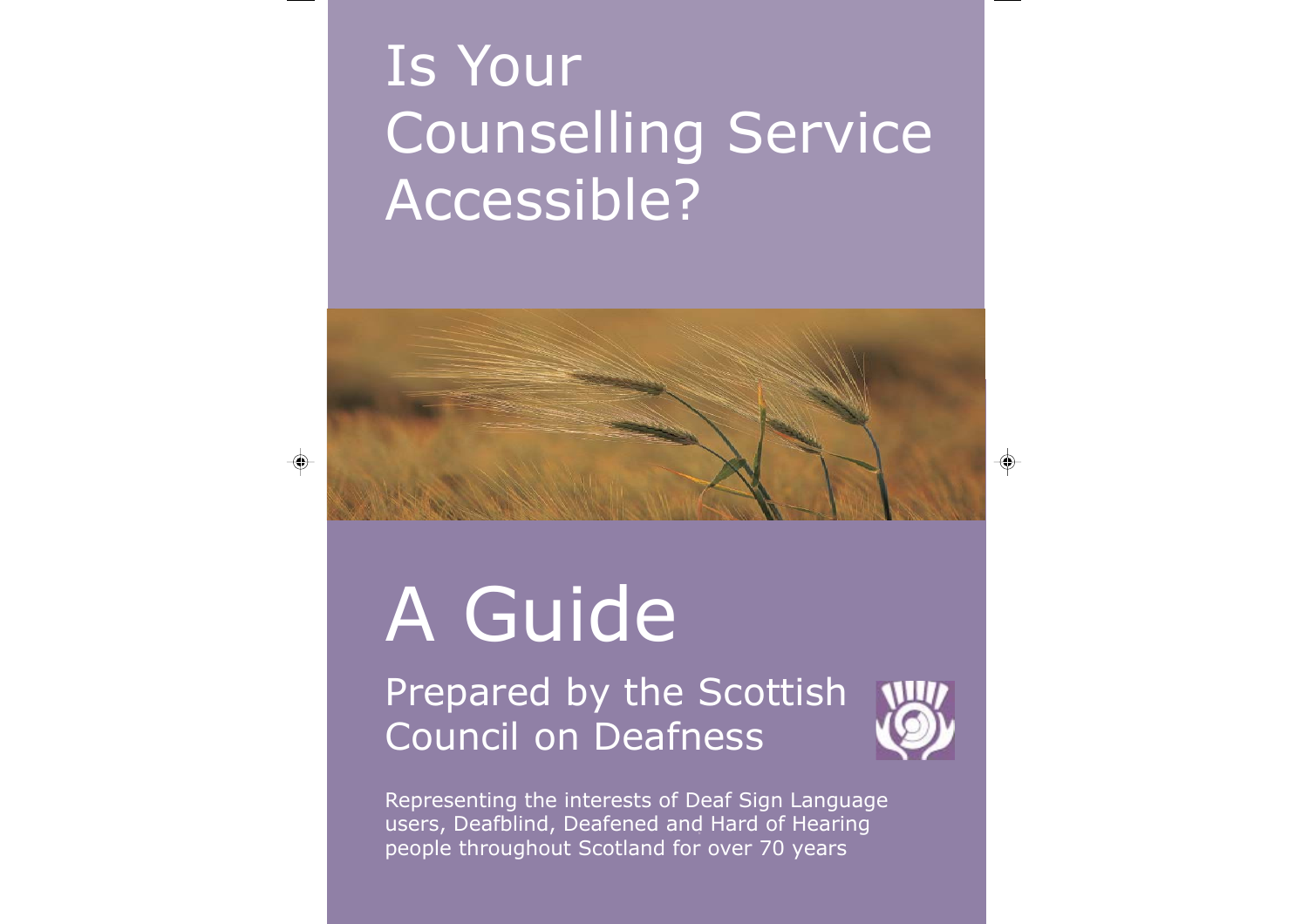## **Information**

*i*

Information materials (e.g. leaflets, website) should be accessible and available in alternative formats, e.g.

- •Plain English with graphics
- •BSL video/CD ROM/DVD with subtitles
- •Large Print**\***
- •Braille
- •Moon

 $\bigoplus$ 

**\***use a sans serif font such as Verdana or Arial, point size 12

If you have a website, consider an access audit of the site to ensure deaf and other disabled people can use it. The Scottish Accessible Information Forum produced a *Making Websites Accessible* supplement. Request a copy from:

<u>Contacts and Contacts and Contacts and Contacts and Contacts and Contacts and Contacts and Contacts and Contacts and Contacts and Contacts and Contacts and Contacts and Contacts and Contacts and Contacts and Contacts and </u> **SAIF** Royal Exchange House 100 Queen Street Glasgow G1 3DN Tel: 0141 226 5261

**Contacts** 



- • You should ensure that deaf and deafblind clients are able to contact you by telephone, fax, SMS or e-mail to enquire about your service or make an appointment
- Many deaf and deafblind people use fax or mobile phone (SMS) instead of a telephone or textphone. Their messages should be treated in the same way as voice telephone calls and answered promptly
- Deaf and deafblind people are also make greater use of email. It is important to give equal prominence to email addresses, text/telephone, fax and videophone numbers on letterheading and publications
- • Entry to your premises should be free from barriers - for example, where there is a door entry system, ensure a visual indicator can alert deaf clients when the door is open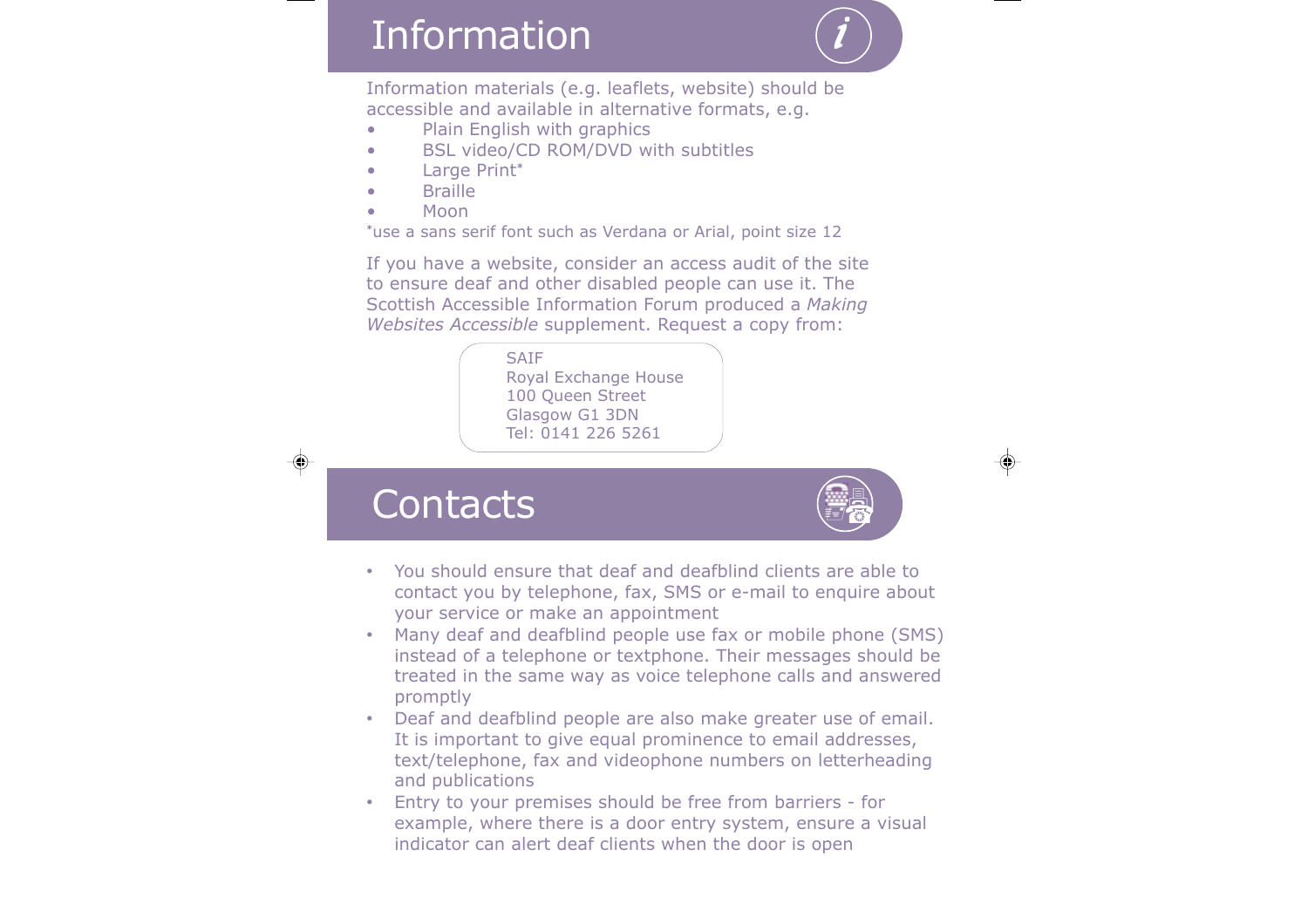#### **Access**



#### If you have a reception

- A reception counter should not be close to the entrance. Outside background noise can be a nuisance when the door is opened
- • Try to keep the counter away from the waiting area so that the sound of conversation is not a problem
- • The reception counter should be well lit with a plain background. Any windows in the background should be screened
- • Install an induction loop for hearing aid users. Counter loops and portable loops are readily available.
- • Train your reception staff in the use of the loop: what it is, how it works and how to switch it on and off.
- • Where a loop is fitted, indicate this by displaying the loop sign that came with your equipment
- • Reception staff should be given Deaf Awareness, Deafblind Awareness and Communication Skills training



- • Staff should keep a pen and paper ready for writing things down
- • Noise behind the reception counter should be kept to a minimum. Try separating office staff from reception colleagues with the use of a screen
- • To assist communication with your deaf clients, use nonreflective glass in screens which separate staff from visitors

#### Face-to-face contact with your client

- • You and your staff should be trained in Deaf and Deafblind Awareness
- $\bullet$  You should find out from your deaf or deafblind client what communication needs they have and which communication service is required
- • The appropriate communication service (eg Sign Language or Deafblind Interpreter, Lipspeaker) should be booked well in advance of your counselling session
- $\bullet$  You should be responsible for the payment of communication services